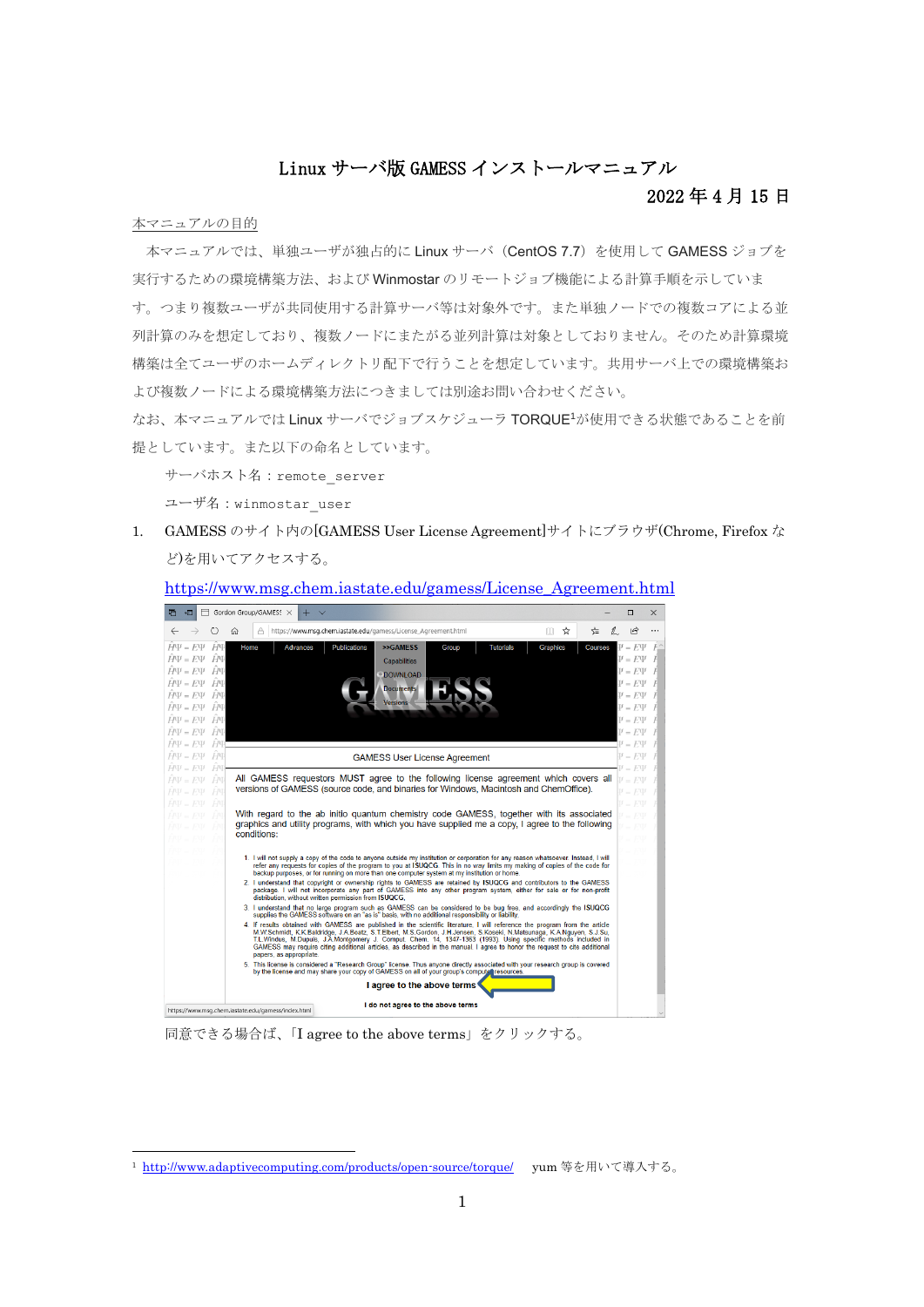1) Email address を入力する

2) Linux 版(64 bit)を入手の場合は GAMESS version ……for 64 bit x86\_64 under Linux with GNU

compilers にチェックを入れる

3) Submit Request をクリックする

# **GAMESS Registration System**

#### **Request Download**

Fields in bold face type are required.

Email address:

\*\*\* Apple iCloud mail server blocks emails from our domain. Please  $\frac{1}{2}$  not use an  $*$ @cloud.com email.

\*\*\* Other mail server are also blocking emails from our domain. Please do not use an \*@mail.ru email.

\*\*\* If a week goes by without seeing a registration approval then please consider registering with a different email domain<br>(gmail.com, hotmail.com, yahoo.com) or check your SPAM box.

1)

**Select desired programs below** 

**Pre-compiled Binary Distributions** 

Distributions tested on their platform:

- $\bullet$   $\Box$  GAMESS version September 30, 2019 R2 for Apple MacOS X
- $\bullet$   $\Box$  GAMESS version September 30, 2020 R2 for Microsoft Windows

#### **Source Code Distribution**

There is only one combined source code version of GAMESS, containing versions to compile on any of the machines listed below. You will be downloading only one tar file, so please check only the versions you will actually be using. Your choice(s) serve as a survey of the actual usage of different machine types, so please check all of the machines

#### Distributions well-tested on their platform:

- **GAMESS** version September 30, 2020 R2 for DoD HPCMP TI-22
- □ GAMESS version September 30, 2021 R2 Patch 1 for 64 bit ARM under Linux using armflang compilers
- GAMESS version September 30, 2021 R2 Patch 1 for 64 bit ARM under Linux using GNU compilers<br>■ GAMESS version September 30, 2021 R2 Patch 1 for 64 bit ARM under Linux using NVIDIA HPC SDK
- 
- GAMESS version September 30, 2021 R2 Patch 1 for 64 bit ARM under Linux using unlisted compilers □ GAMESS version September 30, 2021 R2 Patch 1 for 64 bit x86\_64 under Linux using AMD compilers
- □ GAMESS version September 30, 2021 R2 Patch 1 for 64 bit x86 64 under Linux using GNU compilers  $\Omega$
- □ GAMESS version September 30, 2021 R2 Patch 1 for 64 bit x86\_64 under Linux using Intel compilers
- □ GAMESS version September 30, 2021 R2 Patch 1 for 64 bit x86 64 under Linux using Intel OneAPI compi
- $\Box$  GAMESS version September 30, 2021 R2 Patch 1 for 64 bit x86 64 under Linux using NVIDIA HPC SDK
- $\Box$  GAMESS version September 30, 2021 R2 Patch 1 for 64 bit x86\_64 under Linux using PGI compilers  $\Box$  GAMESS version September 30, 2021 R2 Patch 1 for 64 bit x86\_64 under Linux using PGI compilers  $\Box$  GAMESS version S
- □ GAMESS version September 30, 2021 R2 Patch 1 for Apple MacOS X using GNU compilers
- 
- □ GAMESS version September 30, 2021 R2 Patch 1 for Apple MacOS X using Intel compilers<br>□ GAMESS version September 30, 2021 R2 Patch 1 for Apple MacOS X using PGI compilers
- GAMESS version September 30, 2021 R2 Patch 1 for Apple MacOS X using unlisted compilers
- GAMESS version September 30, 2021 R2 Patch 1 for HPE Cray
- GAMESS version September 30, 2021 R2 Patch 1 for IBM Power processors under Linux
- $\Box$  GAMESS version September 30, 2021 R2 Patch 1 for Microsoft Windows under Cygwin using GNU compilers □ GAMESS version September 30, 2021 R2 Patch 1 for Microsoft Windows under WSL using GNU compilers<br>□ GAMESS version September 30, 2021 R2 Patch 1 for Microsoft Windows under WSL using GNU compilers
- GAMESS version September 30, 2021 R2 Patch 1 for Microsoft Windows using Intel compilers
- 
- $\bullet$   $\Box$  GAMESS version September 30, 2021 R2 Patch 1 for Microsoft Windows using Intel OneAPI co<br> $\bullet$   $\Box$  GAMESS version September 30, 2021 R2 Patch 1 for Microsoft Windows using PGI compilers
- GAMESS version September 30, 2021 R2 Patch 1 for Microsoft Windows using unlisted compiler
- GAMESS version September 30, 2021 R2 Patch 1 for [Deprecated] 32 bit (x86 compatible) under Linux GAMESS COHEM version September 30, 2021 R2 Patch 1 for NVIDIA GPUs
- $\bullet$   $\Box$  GAMESS

Submit Request 3)

Request submission may take a few minutes. Please only click the Submit button once.

4) 初回は登録フォームが表示される。太字の欄をすべて入力し、再度 Submit Request をクリック

する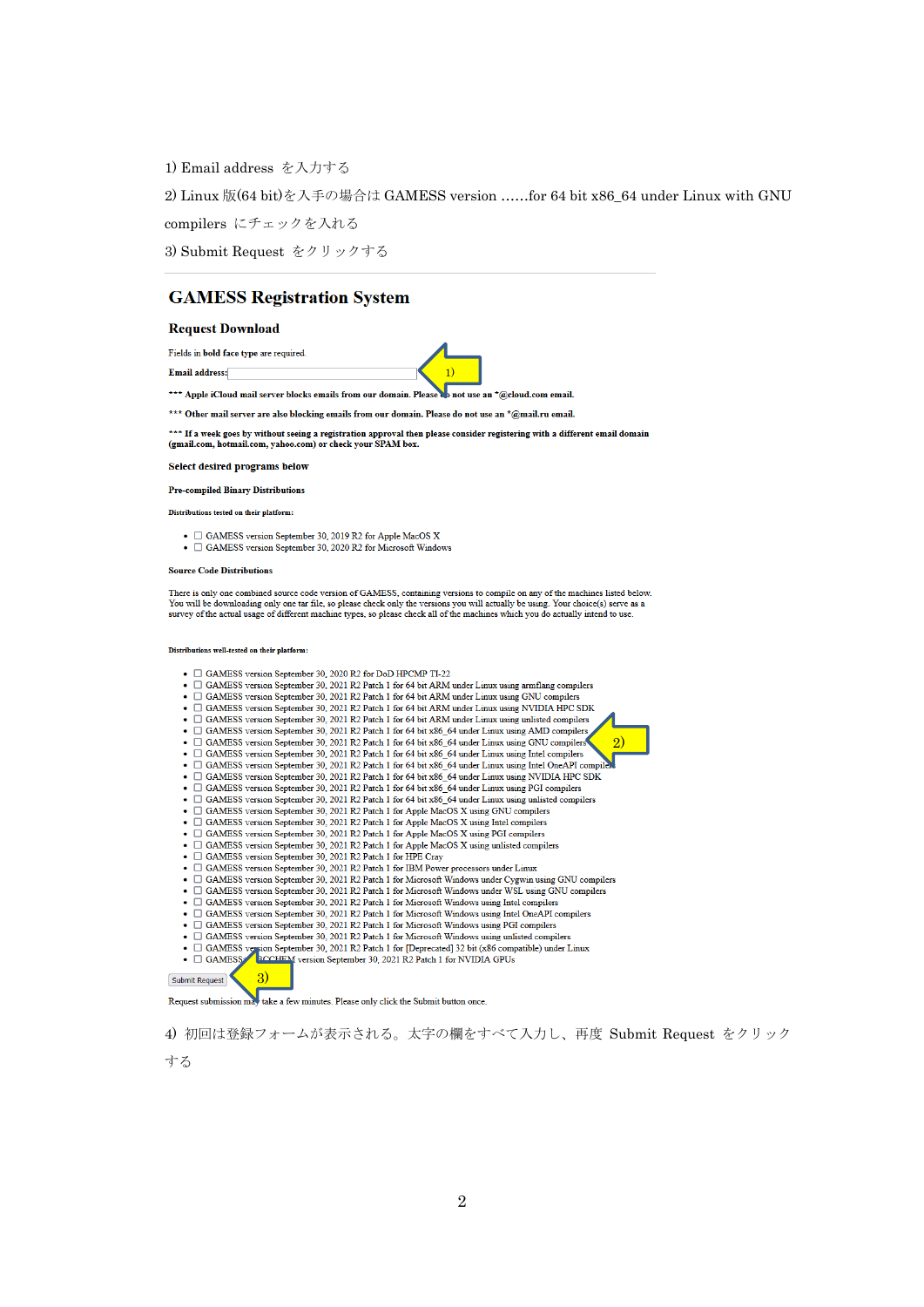## **GAMESS Registration System**

### **User Registration Required**

It seems that this is your first time downloading GAMESS software. Please fill in the following form so we have an idea of who's using

| Email address:         |                     |  |
|------------------------|---------------------|--|
| Email address again:   |                     |  |
| First name:            |                     |  |
| Last name:             |                     |  |
| Organization:          |                     |  |
| Country:               | Select a Country    |  |
| <b>Use for GAMESS:</b> | Choose a usage type |  |

## **Pre-compiled Binary Distributions**

Distributions tested on their platform:

## 5) 以下のような受付完了の画面が表示される

| <b>GAMESS Registration System</b>                                                                                                                                                                                                                                                                                                                                                                                                                                                                                                                                            |
|------------------------------------------------------------------------------------------------------------------------------------------------------------------------------------------------------------------------------------------------------------------------------------------------------------------------------------------------------------------------------------------------------------------------------------------------------------------------------------------------------------------------------------------------------------------------------|
| <b>Request Accepted</b>                                                                                                                                                                                                                                                                                                                                                                                                                                                                                                                                                      |
| Your download request has been accepted. E-mail has been sent to your address containing instructions for downloading the requested software. If these<br>email(s) do not arrive in the next few days, concact gamess@si.msg.chem.iastate.edu Note that the email will have a from address of<br>gamess@si.msg.chem.jastate.edu and a reply to address of gamess@si.msg.chem.jastate.edu. If you do not receive the email reply within the next hour<br>please check your spam folder or otherwise verify that the email reply has not been filtered by your email software. |

- 2. 以下のようなメールが届く(届くまでに数日かかることがある)。送られて来たメールの指示に従っ て GAMESS をダウンロードする。
	- ① ダウンロードリンク先をクリックする。下図に示すサイトが立ち上がる。
	- ② ダウンロードするためのパスワードをメモしておく。

|   | You can download the WinGAMESS binaries with your browser by going to:<br>http://www.msq.chem.iastate.edu/GAMESS/download/WinGAMESS.html<br>Instructions are provided on that web page for downloading and unpacking<br><b>IESS archive. The</b><br>username is:<br>source |
|---|----------------------------------------------------------------------------------------------------------------------------------------------------------------------------------------------------------------------------------------------------------------------------|
|   | You will need the password listed below:                                                                                                                                                                                                                                   |
|   | Please note that the password will be changed regularly (usually weekly on Sunday). You should therefore<br>arrange to complete the downloading of the source in a timely manner, before the password is changed. The<br>password this week is<br>next week it will be:    |
| 3 | をクリックする。ユーザ名とパスワードの入力を要求されるの<br>gamess-current.tar.gz                                                                                                                                                                                                                      |

で、以下のように入力する。

ユーザ名: source

パスワード:(メールに記述されたもの)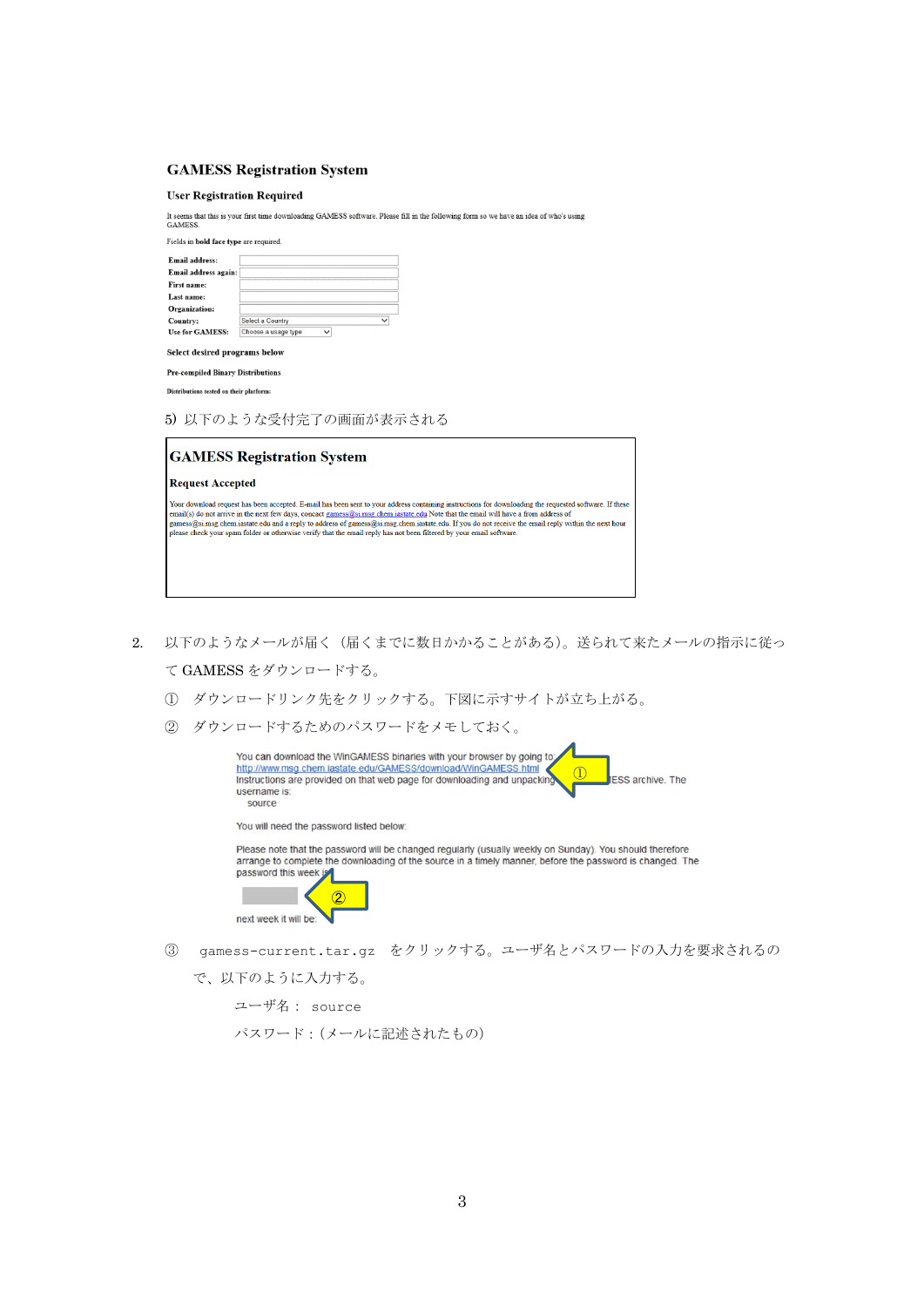You should have already filled out the GAMESS user registration and received an email reply with the current password for downloading the source code. If you have not received the current password click here to begin the registration process.

#### Downloading the latest version of GAMESS:

You can download the GAMESS source with your browser by clicking on the link below. Once you click on the link you will be prompted for the username and password, the username is always:

source

and the password is in the email reply you have received. Note that the password is changed weekly.

The download is for the current GAMESS release:  $\frac{\text{games-current}\cdot \text{tar}\cdot \text{g2}}{\text{MDS}}$  (gamess-current tar gz) = 5b019733bd4054cdb27a0d84dbbd5d1a

If your browser attempts to view this file instead of saving to disk, try holding down the Shift key when you click the link.

If you have problems with your download, please make sure that you have noticed that the user name is always 'source', and that the case-sensitive password changes every week. Most download problems are a result of one or both of these. In case you are trying to use an expired password, please repeat your registration to learn the current password, by clicking here.

 $\mathcal{Q}$ 

#### DoD HPCMP TI-22: Sept 30, 2020 R2 Public Release:

④ gamess-current.tar.gz を SCP などで Linux サーバのホームディレクトリに転送する。

#### (ここから Linux サーバ上での操作)

- 3. 条件設定の前に Linux サーバの環境を調べる。
	- ① Intel もしくは AMD の CPU 以外の Linux マシンの場合、もしくは使用 Linux が 64 ビットか 32 ビットかが分からない場合、次のコマンドで環境を調べる。 uname -a
	- ② 使用するコンパイラのバージョンを調べる。

gfortran の場合:gfortran -v

Intel Fortran コンパイラの場合: ifort -v

- 4. ファイルの展開及びビルド条件設定(configuration)を行う。
	- ① 圧縮ファイルを展開する。

tar xzvf gamess-current.tar.gz

② configuration を起動する。

cd ~/gamess

./config

③ [return]キーを押す。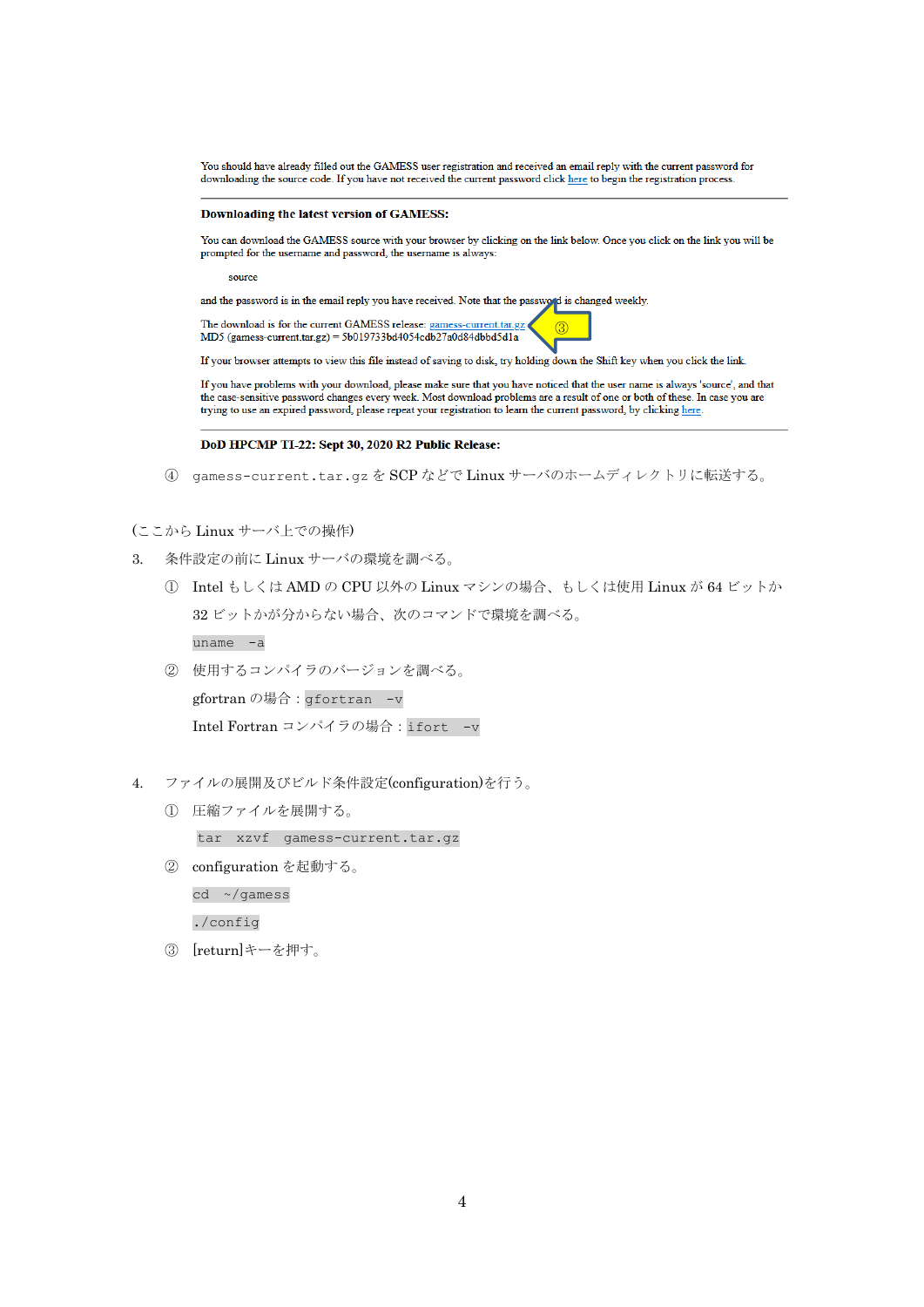[winmostar\_user@remote\_server]\$ ./config This script asks a few questions, depending on your computer system, to set up compiler names, libraries, message passing libraries, and so forth. You can quit at any time by pressing control-C, and then <return>.

Please open a second window by logging into your target machine, in case this script asks you to 'type' a command to learn something about your system software situation. All such extra questions will use the word 'type' to indicate it is a command for the other window.

After the new window is open, please hit <return> to go on.

④ マシン種を指定する。本マニュアルでは linux64 としているが、Intel もしくは AMD の CPU

かつ 64 ビット Linux 以外の場合、3.①で調べたマシン種を入力する。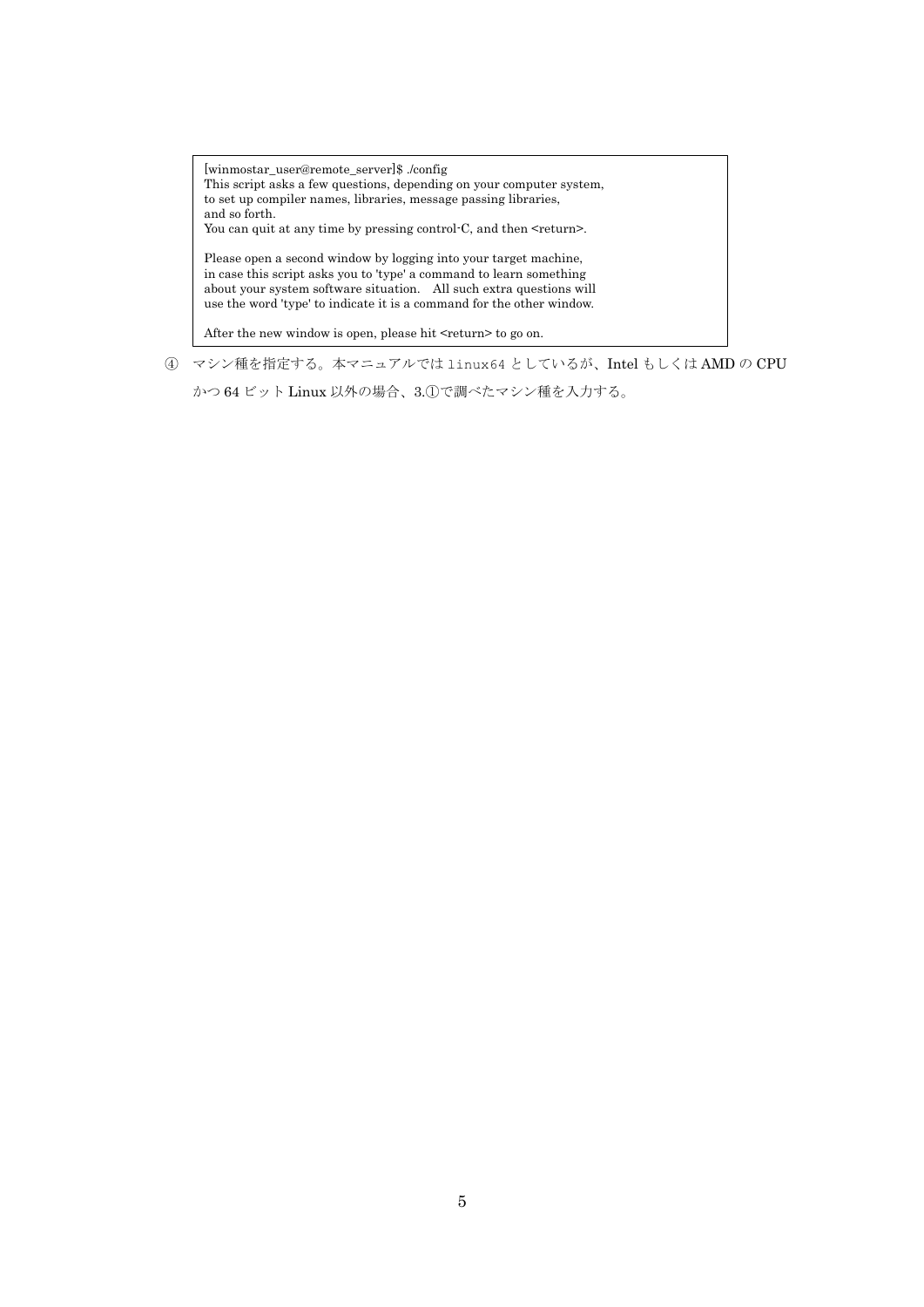| GAMESS can compile on the following 32 bit or 64 bit machines: |                                                                                   |  |  |  |
|----------------------------------------------------------------|-----------------------------------------------------------------------------------|--|--|--|
|                                                                | hpe-cray-ex - HPE Cray's EX architecture (e.g., narwhal, spock)                   |  |  |  |
|                                                                | hpe-cray-cs - HPE Cray's CS architecture (e.g., tulip)                            |  |  |  |
| cray-xt                                                        | - Cray's XT massively parallel system, running CNL                                |  |  |  |
| cray-xc                                                        | - Cray's XC massively parallel system (e.g., DoE Theta, DoD Onyx)                 |  |  |  |
| $fi$ a $64fx$                                                  | - Fujitsu PRIMEHPC with A64FX cpus and Fujitsu Compilers (e.g., FX1000, FX700)    |  |  |  |
| ibm64                                                          | - IBM, Power8 chip or newer, running AIX or Linux (e.g., DoE Summit, DoD Hokulea) |  |  |  |
| linux32                                                        | - Linux (any 32 bit distribution), for x86                                        |  |  |  |
| $\lim_{x64}$                                                   | - Linux (any 64 bit distribution), for x86 64, ia64, or arm64 chips,              |  |  |  |
|                                                                | using gfortran, ifort, or perhaps PGI compilers.                                  |  |  |  |
| mac64                                                          | - Apple Mac, any chip, running OS X 10.5 or newer                                 |  |  |  |
| win64                                                          | - Windows 64-bit (Windows 10)                                                     |  |  |  |
| singularity                                                    | GAMESS Singularity container image                                                |  |  |  |
|                                                                |                                                                                   |  |  |  |
| type 'uname a' to partially clarify your computer's flavor.    |                                                                                   |  |  |  |
|                                                                |                                                                                   |  |  |  |
| please enter your target machine name: linux64                 |                                                                                   |  |  |  |

⑤ ダウンロードした GAMESS セットアップファイル群が存在している directory を指定する。最 後の行の[ ]内の directory でよければ、[return]キーを押すだけでよい。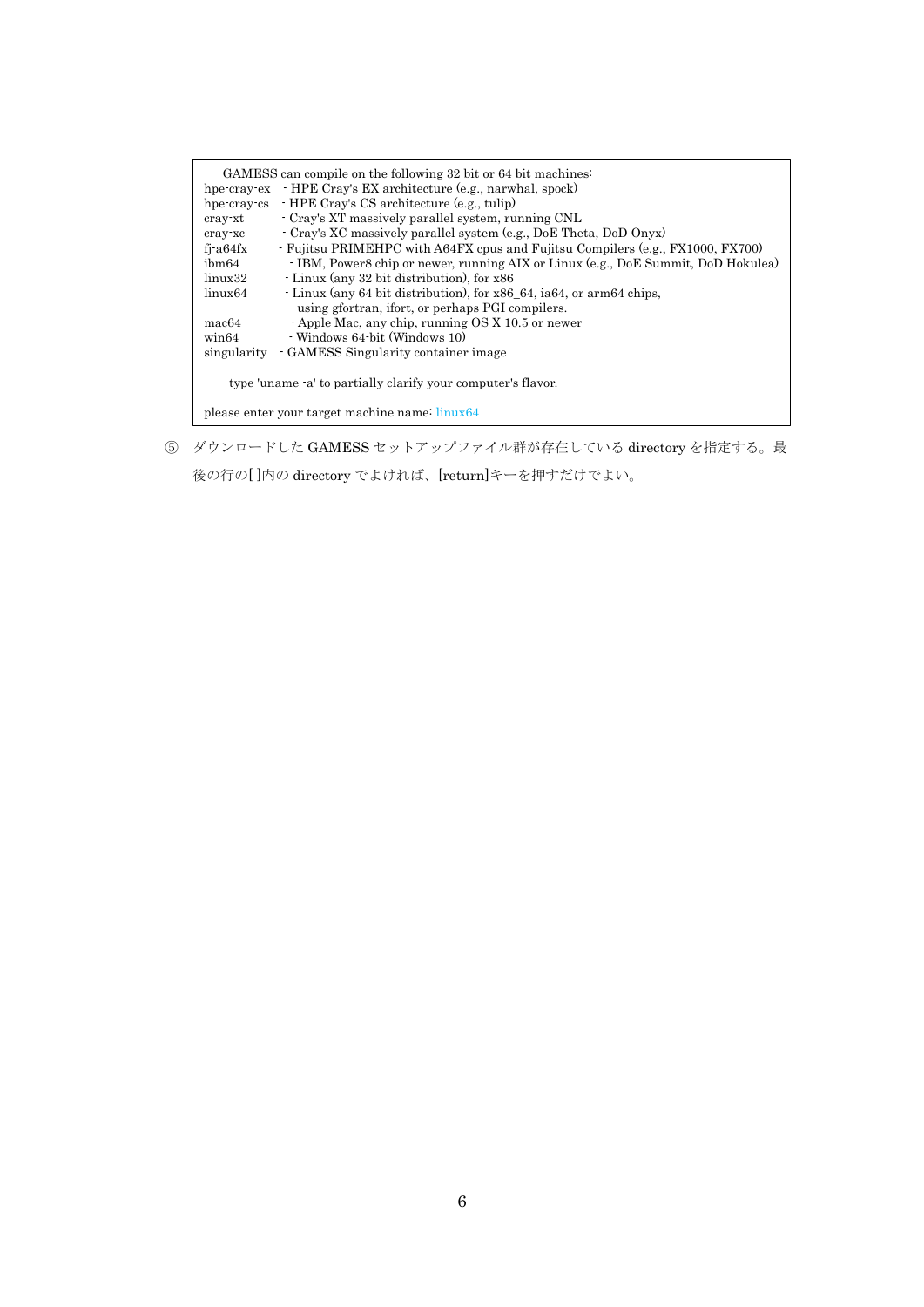Setting up GAMESS compile and link for GMS\_TARGET=linux64 GAMESS software is located at GMS\_PATH=/home/winmostar\_user/gamess

Please provide the name of the build location. This may be the same location as the GAMESS directory.

GAMESS build directory? [/home/winmostar\_user/games]

⑦ GAMESS の実行バイナリモジュールのバージョン番号を指定する。最後の行の[ ]内の 00 でよ ければ、[return]キーを押すだけでよい。(数値は任意でよく、ここでは 00 としている。この 場合、実行バイナリモジュールのファイル名は「gamess.00.x」 となる。) 2

<sup>2</sup> ここで指定するバージョン (本マニュアルでは 00) は、GAMESS 開発元の提供バージョンとは関係無い。 GAMESS の提供バージョンは、output file に印字される。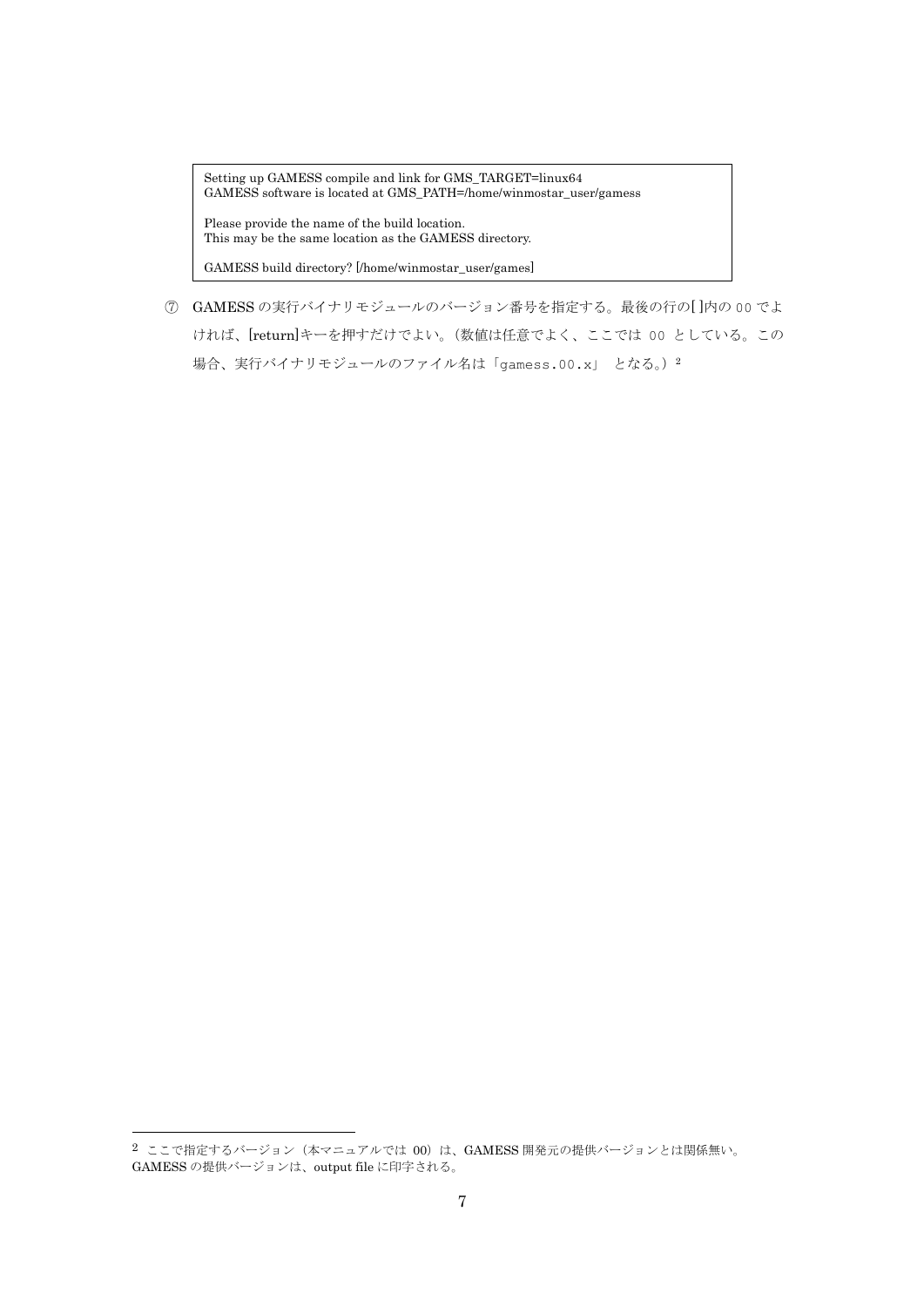gfortran is very robust, so this is a wise choice.

Please type 'gfortran -dumpversion' or else 'gfortran -v' to detect the version number of your gfortran. This reply should be a string with at least two decimal points, such as  $4.9.4$  or 6.3.0. The reply may be labeled as a 'gcc' version, but it is really your gfortran version.

Please enter only the first decimal place, such as 4.9: 4.8

⑩ [Return]キーを押す。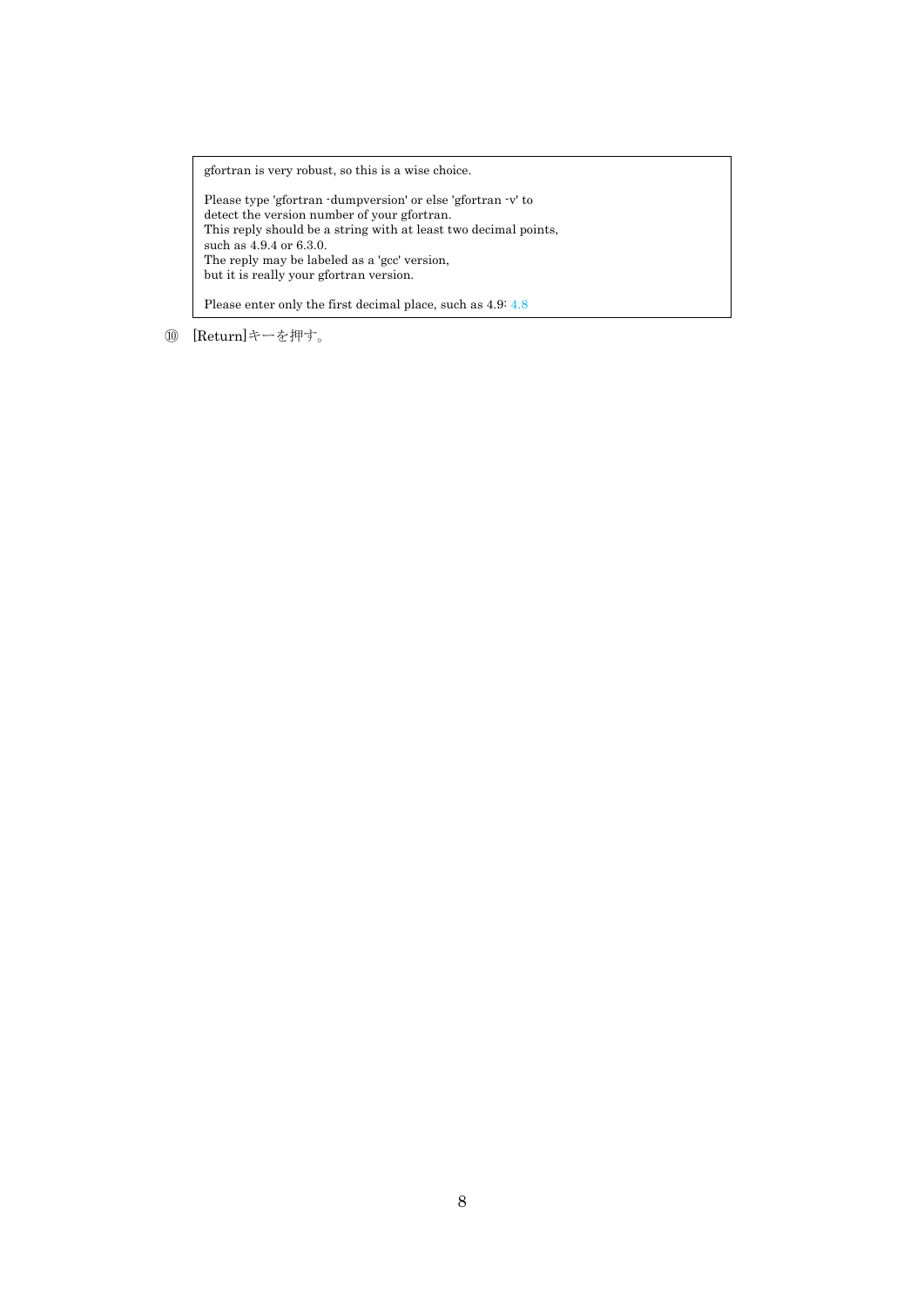(省略) Enter your math library choice from one of the options below: 'acml', 'atlas', 'libflame', 'mkl', 'openblas', 'pgiblas', 'armpl', 'none' : mkl

MKL が入っている directory のパスを入力する。config が自動的に調べて、Found:の行に書 かれるため、通常はそのパスを書く。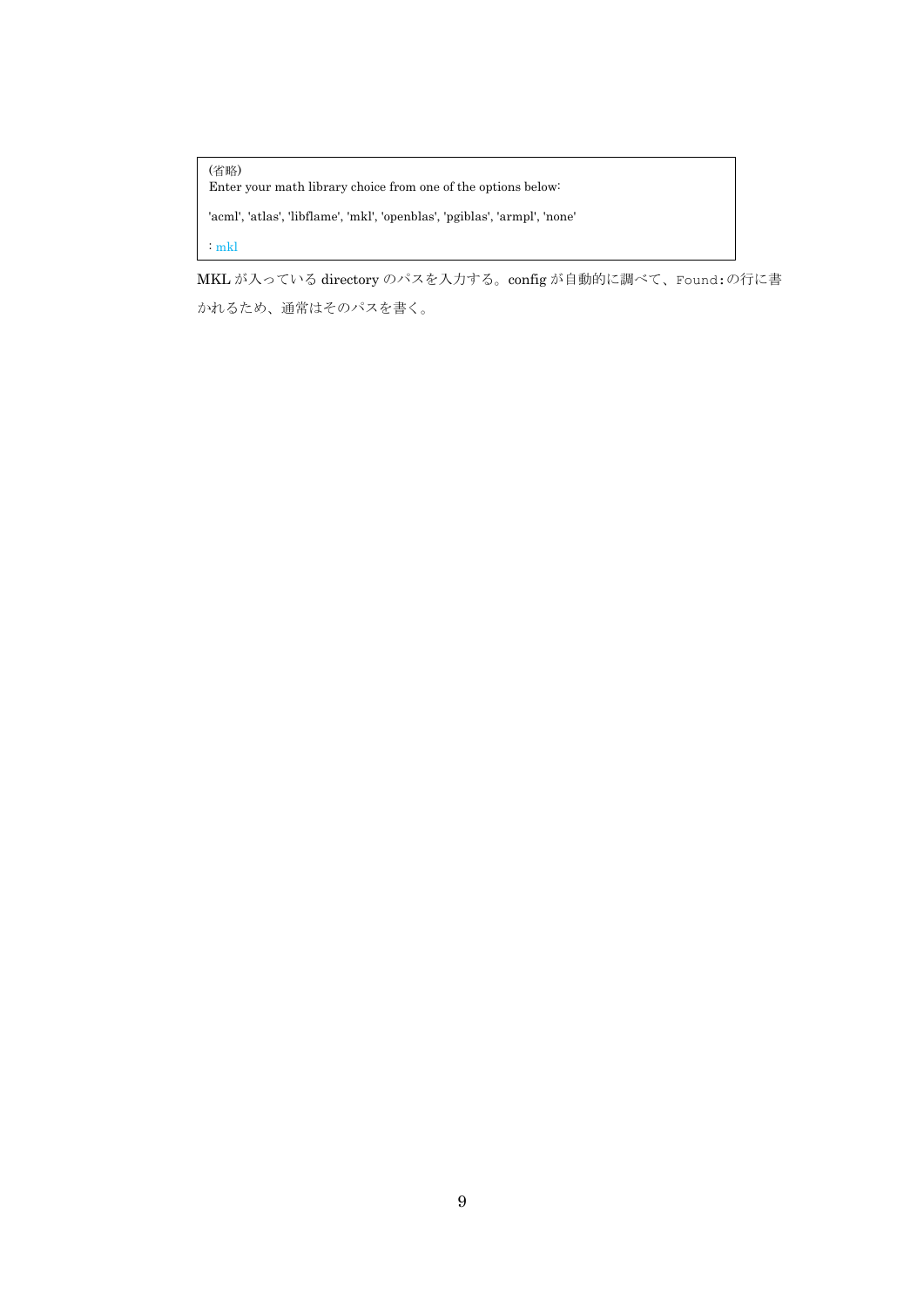If you have a slow network, like Gigabit Ethernet (GE), or if you have so few nodes you won't run extensively in parallel, or if you have no MPI library installed, or if you want a fail-safe compile/link and easy execution, choose 'sockets' to use good old reliable standard TCP/IP networking. If you have an expensive but fast network like Infiniband (IB), and if you have an MPI library correctly installed, choose 'mpi'. If you wish to use a combination of TCP/IP networking for small messages and MPI for large messages in a 'mixed' fashion, choose 'mixed'. communication library ('serial','sockets' or 'mpi' or 'mixed')? sockets

⑬ 様々なオプションに関する質問が続くが、本マニュアルではすべて no を入力する。